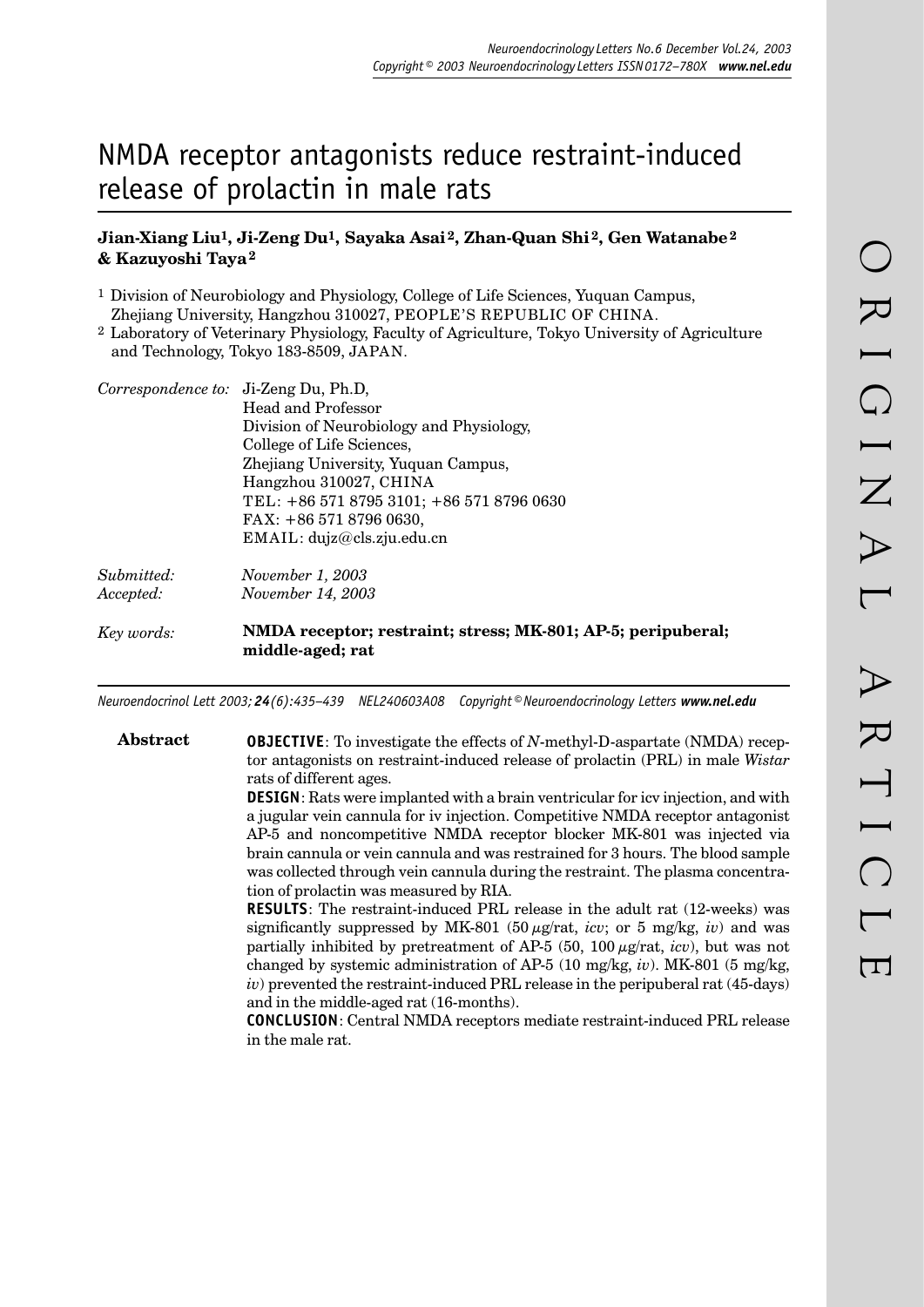#### **Abbrevations**

| $AP-5:$ | DL-2-Amino-5-phosphonovaleric acid                         |
|---------|------------------------------------------------------------|
| EAA:    | Excitatory amino acid                                      |
|         | (+) MK-801: ((5R, 10S) - (+) - 5-Methyl-10, 11-dihydro-5H- |
|         | dibenzo(a,d)cyclohepten-5,10-imine hydrogen maleate        |
| NMDA:   | N-methyl-D-aspartate                                       |
| PRL:    | Prolactin                                                  |
| RIA:    | Radioimmunoassay                                           |
|         |                                                            |

## **Introduction**

Glutamate, the major excitatory amino acid (EAA) in the brain, had been recognized to be involved in neuroendocrine regulation [1, 2]. In advance, the distribution of *N*-methyl-D-aspartate (NMDA) receptor subunit NR1 in hypothalamus and pituitary indicated their possible involvement in pituitary hormone release [3]. Various stressors and the exogenous NMDA receptor agonists could induce the prolactin (PRL) release [2, 4]. The NR1 was localized in the pituitary PRL cells in female rats [5], and glutamate could stimulate the PRL release *in vitro* in dispersed pituitary cells of female rats [6]. Moreover, NMDA receptor antagonist blocked the immobilization-induced PRL release in female rats at estrus, suggesting a mediatory role of NMDA receptors [7]. In male rats, however, the results were controversial as to the role of glutamate receptor in controlling PRL secretion [8–10], and it was still not elucidated that whether NMDA receptors were involved in PRL release in stress response [11].

The present study firstly investigated the role of NMDA receptors in restraint-induced PRL release in the adult male rat by using central or systemic administration of NMDA receptor antagonists, and secondly examined the effects of NMDA receptor blockade on the restraint-induced PRL release in peripuberal and middle-aged male rats.

## **Materials And Methods**

*Animals*: Male rats of *Wistar* strain, purchased from the Imamichi Institute for Animal Reproduction (Ibaraki, Japan), were employed for experiment. After arrival, the rats were maintained on a 14L:10D cycle (lights-on 0500–1900 h) in a room at  $22 \pm 1$  °C for at least two weeks, with food and water *ad libitum*. When used for the experiment, the rats were at the peripuberal (45-days, weighing 120–150g), adult (12-weeks of age, weighing 380–420 g) and middle-aged (16-months, weighing 650–700 g) stages, respectively.

*Cannula implantation*: At seven days before the restraint, the adult rat was implanted with a chronic brain cannula in the right lateral ventricle of the brain for intracerebroventricular (*icv*) injection. The lateral cerebroventricle was localized in accordance with the coordinates of Paxinos and Watson [12]. The cannula implantation was operated according to the reported method [13]. Briefly, the animal was anesthetized by pentobarbital (40 mg/kg, *ip*), and was placed in a stereotaxic frame (SR6, Narishige, Japan) using nontraumatic ear bars. Under aseptic conditions, a small hole was drilled in the skull overlying the right lateral ventricle, and a guiding cannula (22 G, C313G, PlasticOne Inc., USA) was lowered into right lateral ventricle (1.0 mm behind from *Bregma*, 1.5 mm right lateral to the midline, and 3.5 mm ventral to the surface of the cortex). The cannula was sealed in place using cold curing dental acrylic. After the operation, the rats were nursed for 6 hours before being sent back to the animal room. Furthermore, for intravenous injection and repetitive blood sampling, at two days before the restraint performance, a cannula was inserted into the right jugular vein under pentobarbital anesthesia (40 mg/kg, *ip*), and the vein cannula was tunneled under the skin of the back and closed.

*Drug preparation*: AP-5 (DL-2-Amino-5-phosphonovaleric acid), a competitive NMDA receptor antagonist and (+)MK-801 ( (5R,10S)-(+)-5-Methyl-10,11-dihydro-5H-dibenzo(a,d)cyclohepten-5,10-imine hydrogen maleate), an uncompetitive NMDA receptor blocker, were purchased from Sigma. Before using, the drug was dissolved in 0.9% saline to reach the working concentration. The *p*H of the solutions was adjusted to 7.0 with 1 *N* NaOH.

*Restraint*: At the day of trial, early in the morning, the brain cannula and the vein cannula were extended, and every available device was taken to minimize the possible disturbance on the animal. At 15 minutes before the restraint  $(-15 \text{ min})$ ,  $10 \mu l$  solution of AP-5 (50, 100  $\mu$ g /rat) or MK-801 (50  $\mu$ g/rat) for treatment group, or  $10 \mu l$  of sterile saline for control animals, was respectively injected through the brain cannula in 1.5 min. Then the animals were restrained in a plastic restrainer (DecapiCones Restrainer DC-200, Braintree Scientific Inc., USA) for three hours. At -15 min, 0 min (immediately before the restraint), and 15, 30, 60, 120 and 180 min during the restraint respectively, 0.5 ml of blood sample was collected through the vein cannula. A 0.5ml of blood sample was taken at –15 min before the antagonist solution (AP-5 in a dose of 10 mg/kg; MK-801 in a dose of 5 mg/kg;  $37^{\circ}$ C) or sterile saline (as control,  $37^{\circ}$ C) was infused into vein through the cannula. Blood samples were collected in chilled, heparinized tubes and were centrifuged at  $1700 g \times 30$  min at  $4^{\circ}$ C. The plasma was stored at  $-30^{\circ}$ C till hormone assay.

In peripuberal group or middle-aged group, the rat was implanted with a jugular vein cannula 2 days before restraint as described above. The rat was treated with MK-801 (5 mg/kg, *iv.*) 15 min later the rats were restrained according to same protocol for the adult rat.

*RIA of prolactin*: Concentration of PRL in plasma was measured using NIDDK kit for rat PRL. Hormone for iodination was rat PRL-I-5. The antiserum used was anti-PRL-S-9. Results were expressed in term of NIDDK rat PRL-RP-2.

*Statistics*: All data from RIA analysis were statistically evaluated with one-way ANOVA followed by Dunnet's multiple *t*-test. Difference between means was considered statistically significant if  $p < 0.05$ .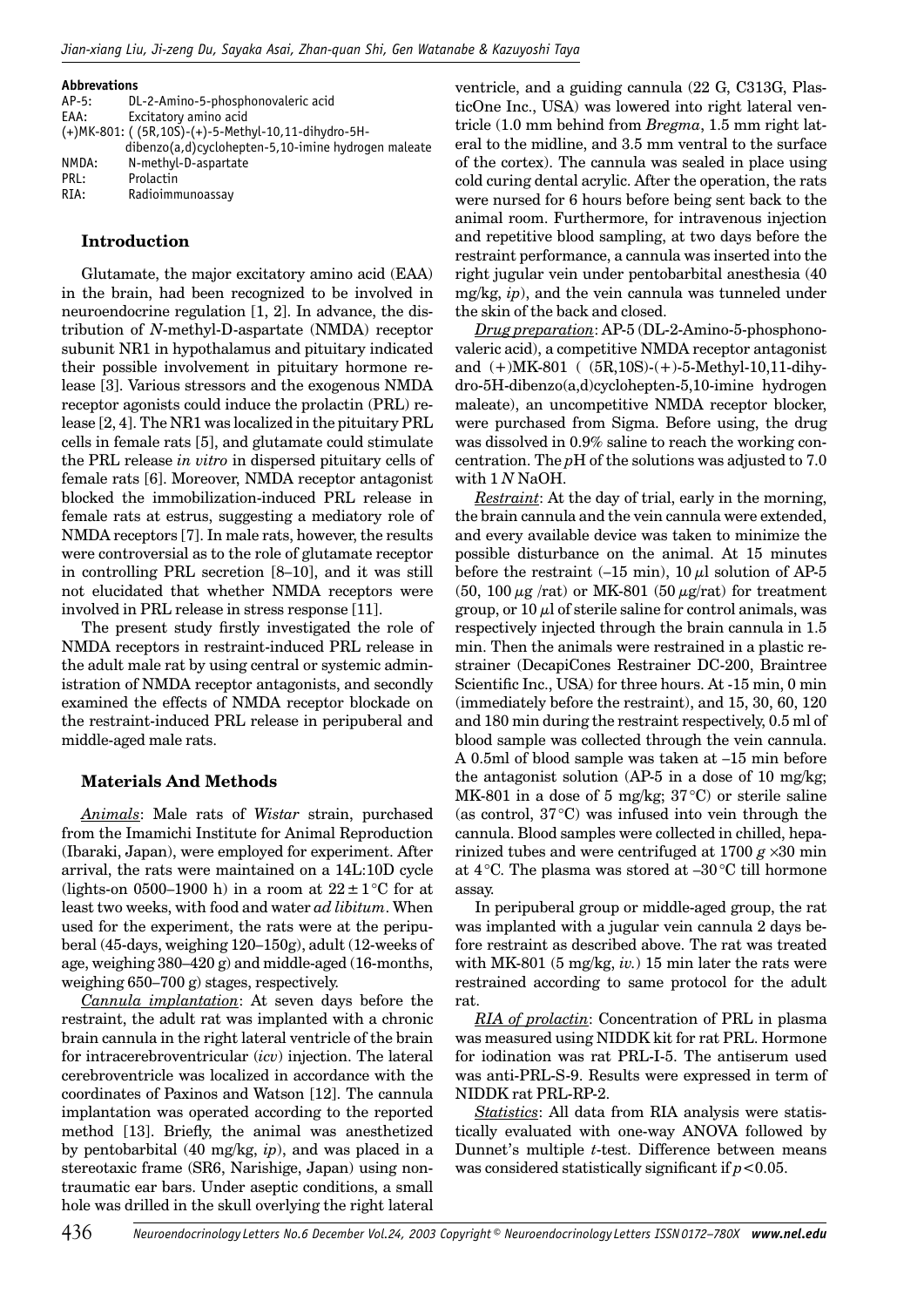Fig. 1. MK-801 (50  $\mu$ g/rat, icv) prevented the restraintinduced prolactin release at 15 min in adult male rats. AP-5 (I: 50  $\mu$ g/rat; II: 100  $\mu$ g/rat; icv) partially suppressed the PRL release at 15 min. Values were presented as means  $\pm$  S.E.M; n=8-11. Symbols a, b and c show significance at p<0.05, denoting the statistically significant difference from the basal level before stress (a), from the time-matched control (b), and from the peak level (c), respectively.

**Fig. 2.** MK-801 (5 mg/kg, iv) prevented the restraint-induced prolactin release for 3 h in adult male rats. AP-5 (10 mg/kg, iv) did not modify the PRL response. Values were presented as means ± S.E.M; n=8-10. Symbols a, b and c show significance at p<0.05, denoting significant difference from the basal level before stress (a), from the time-matched control (b), and from the peak level (c), respectively.

**Fig. 3.** MK-801 (5 mg/kg, *iv*) prevented the restraint-induced prolactin release for 3 h in peripuberal male rats. Values were presented as means $\pm$  S.E.M; n=6-7. Symbols a, b and c show significance at *p*<0.05, denoting significant difference from the basal level before stress (a), from the time-matched control (b), and from the peak level (c), respectively.

**Fig. 4.** MK-801 (5 mg/kg, *iv*) prevented the restraint-induced prolactin release for 3 h in middle-aged male rats. Values were presented as means $\pm$ S.E.M; n=6-7. Symbols a, b and c show significance at *p*<0.05, denoting significant difference from the basal level before stress (a), from the time-matched control (b), and from the peak level (c), respectively.

## **Results**

#### *Adult rats*

As shown in Fig. 1, the restraint elicited a dramatic increase of plasma PRL in the adult rat (control) at 15 min. The PRL level declined at 30 min, and then gradually decreased, but was still higher than baseline by the end of the restraint. Neither *icv* AP-5 nor *icv* MK-801 alone influenced the basal level of PRL. Both doses of AP-5 significantly suppressed the restraint-elicited PRL release at 15 min compared with control  $(p<0.05)$ , however the higher dose of AP-5 (100  $\mu$ g/rat) produced a gradual decline of PRL after 15 min, while in the lower dose group  $(50 \mu g/rat)$  the decline was observed after 30 min. In the rat pre-administered with MK-801  $(50 \mu g/rat)$ , the restraint-caused PRL release was significantly suppressed.

Neither AP-5 nor MK-801 injection (*iv*) alone affected the PRL basal level. At all time points during restraint, AP-5 (*iv*) failed to significantly modify the PRL response to restraint (*vs.* control). But MK-801 treatment prevented the PRL response, and PRL level decreased gradually to below baseline at 120 and 180 min (Fig. 2).

#### *Peripuberal rats*

In the peripuberal rat (Fig. 3), the PRL basal level and the PRL response to restraint in control group were similar to that in the adult rat. MK-801 treatment (5 mg/kg, *iv*) did not caused a change of



Neuroendocrinology Letters No.6 December Vol.24, 2003 Copyright © Neuroendocrinology Letters ISSN 0172-780X www.nel.edu 437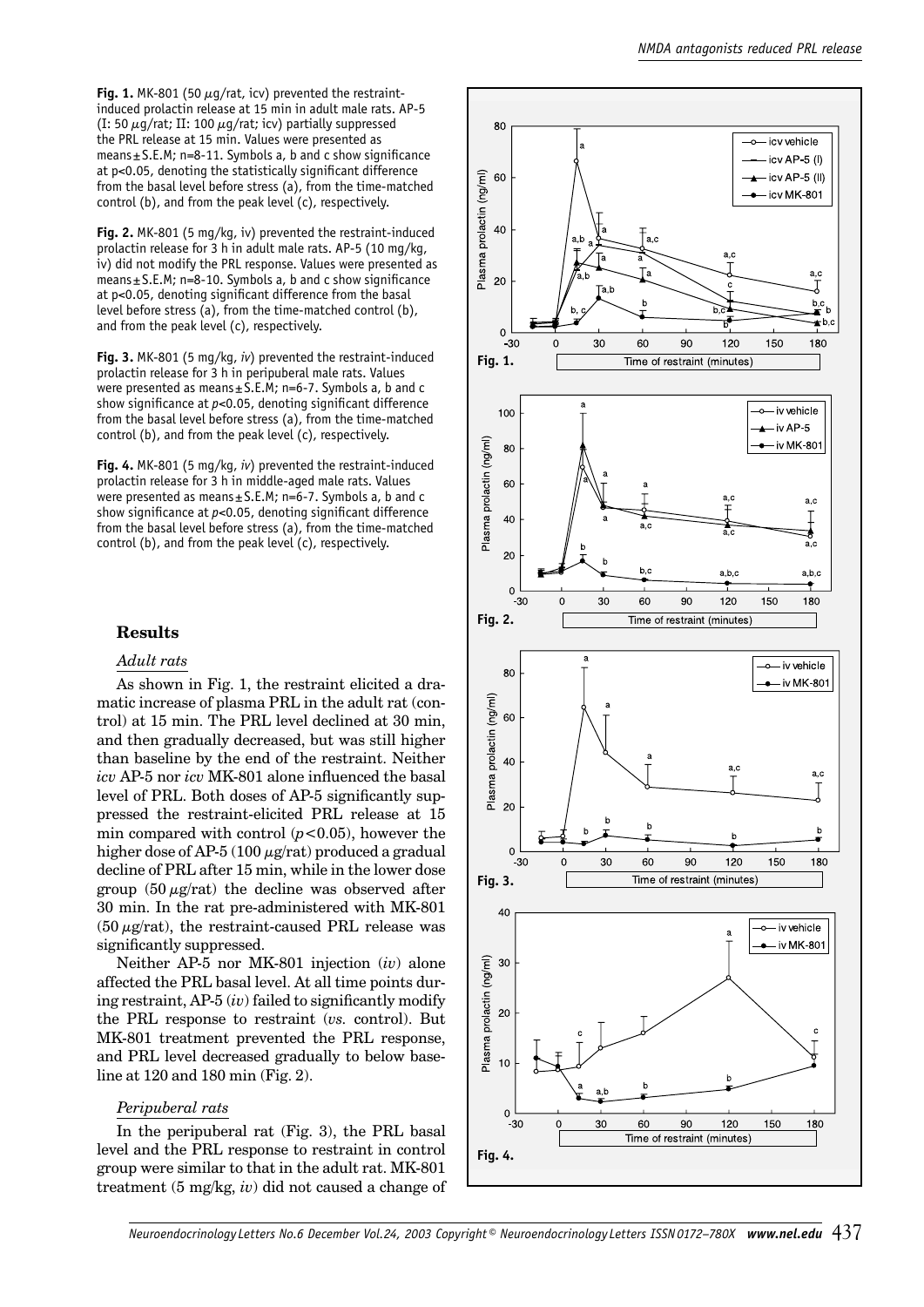the basal level of PRL, but prevented the PRL release at all setting time points during restraint.

## *Middle-aged rats*

In the middle-aged rat (Fig. 4), the PRL increased slowly during the restraint and reached a peak at 120 min. At 180 min, the PRL level returned to the baseline. The application of MK-801 alone (5 mg/kg, *iv*.) did not significantly produced a change of the PRL basal level. But a significant decrease of PRL was observed at 15 and 30 min of the restraint (*p*<0.05) and then the PRL recovered slowly to the basal level by the end of the restraint.

# **Discussion**

In this study, we found that treatments with AP-5 and MK-801caused an inhibitory effect on restraint-induced PRL release in male rats (Fig. 1), that indicated that central NMDA receptors were involved in the PRL release. MK-801 showed more potency in inhibiting the PRL response than AP-5 did. Such a functional difference might be due to the different pharmacological mechanisms of the two antagonists: AP-5 functions by competing the binding sites with endogenous NMDA receptor agonists, but MK-801 blocks the activated ion channel [14–16].

Due to its polar molecule structure, AP-5 could poorly pass through the blood-brain barrier (BBB), but MK-801 readily penetrated the BBB [14–16]. The above results explained why AP-5 (10 mg/kg, *iv*) failed in blocking restraint-induced PRL response when was treated, suggesting the affect was performed through a hypothalamic mechanism (Fig. 2). In addition, this drives us to consider that NMDA receptors in PRL cells in pituitary, if there were any, might not participate in the restraint-activated pathway linking to PRL release. Nevertheless, MK-801 blocked the restraintinduced PRL release. It was documented that hypothalamic paraventricular nucleus (PVN) mediated restraint-induced PRL in the male rat [17], and that an immobilization stress induced significant increase of NMDA receptor subunit NR1 mRNA in neurons of the hypothalamic PVN and supraoptic nucleus [18]. Thus the hypothalamic PVN might be a candidate for the action site of NMDA receptors in restraint-induced PRL response. In view of that the PRL release was controlled by the prolactin-releasing factors (PRFs) and prolactin-inhibiting factors (PIFs) [4], MK-801 might have prevented the PRL response either by suppressing PRFs or by stimulating PIFs, or by both. Since tuberoinfundibular dopaminergic neurons were reported not to be involved in the restraint-induced PRL release in male rats [19], more consideration should be taken on PRFs actions. A hypothesis was proposed concerning the NMDA receptor involvement in immobilization-induced PRL release in female rats at estrus [7]. However, the mechanism for male rat is far from elucidated [4].

In contrast to our study, Zelena et al showed that MK-801 alone failed to modulate PRL release induced by immobilization [10]. This controversial might be due to different administration protocols and stressors.

Peripuberal male rat has developed a mature mechanism for PRL response to stress [20], as also manifested in our study (Fig.3). The potency of MK-801 in blocking PRL response in the peripuberal rat indicates that the NMDA receptors play an important role in mediating restraint-evoked PRL release at the peripuberal stage.

In the middle-aged male rat, restraint induced a delayed response of PRL with smaller magnitude (Fig. 4), compared to that in peripuberal and adult rats. This delayed response might be related to the lowered content of glutamate in hypothalamic and/or the blunted PRL response to NMDA receptor agonists [21], as well as the decrease in density of NMDA receptors with aging [22]. The blunted magnitude of PRL response might be due to the decreased pituitary PRL mRNA during aging in the male rat [23]. Therefore it might not be surprising that MK-801 produced different modulation on PRL response in the middle-aged rat.

# **Conclusion**

In summary, NMDA receptors are involved in restraint-induced release of PRL in the male rat, probably by the action in the hypothalamus rather than in the pituitary. Their function might be different in the middle-aged male rat from in peripuberal and adult male rats.

# **Acknowledgements**

This work was supported by the grant from NSFC (Major Project No. 30393134 and Project No. 30070289), and Specialized Research Fund for Doctoral Program of Higher Education, China (SRFDP. No. 2000033502).

This work was supported by Scientific and Technological Exchange Program (STEP) between Zhejiang University, China and Tokyo University of Agriculture and Technology, Japan, the Japanese Ministry of Education, Science and Culture (MOBUSHO).

The authors are grateful to Dr. Atsushi Tohei for his helpful comments and to Dr. Wan-Zhu Jin, Dr. Cheng Wang and Dr. Yoshihiro Sasakawa for their kind assistance.